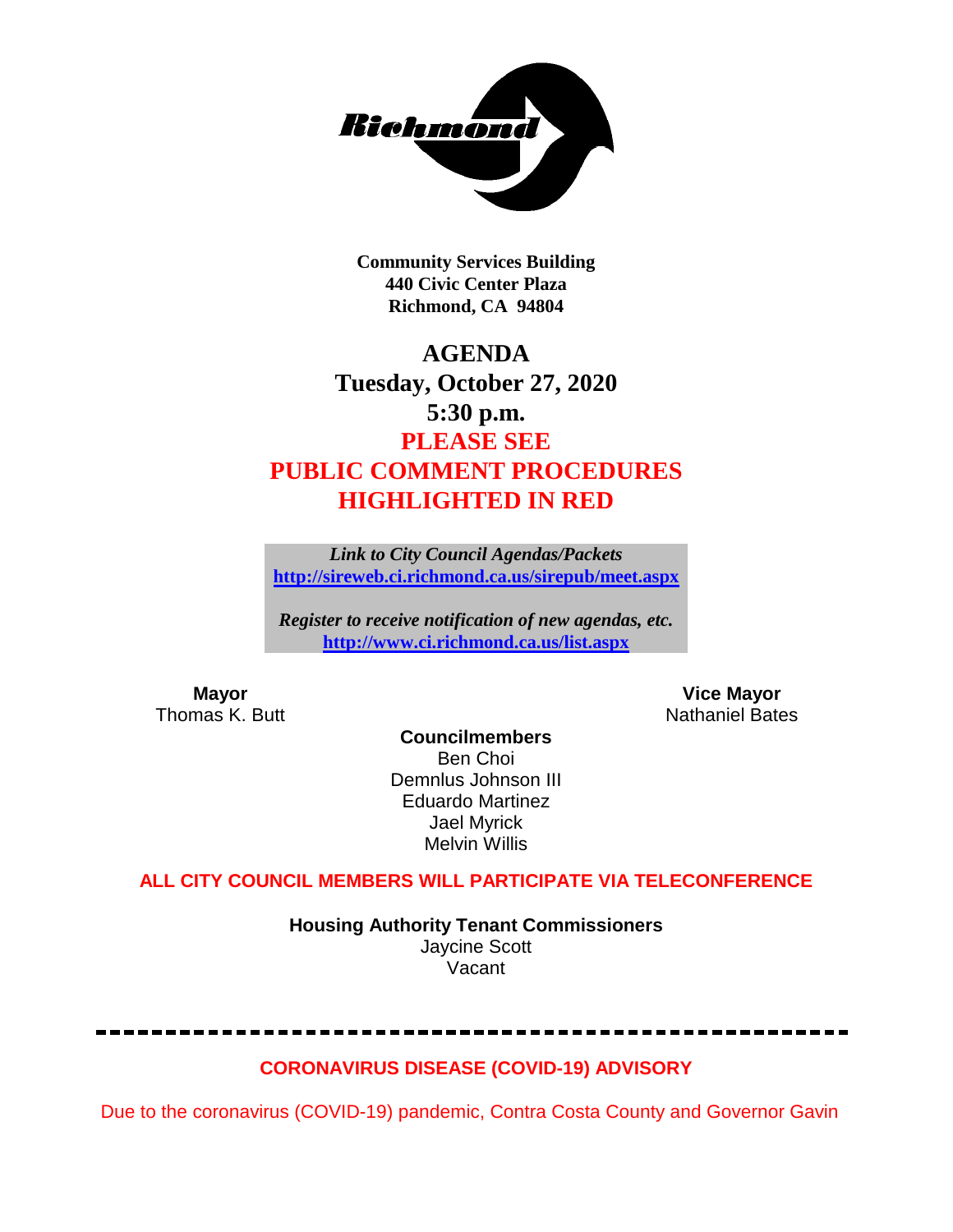Newsom have issued multiple orders requiring sheltering in place, social distancing, and reduction of person-to-person contact. Accordingly, Governor Gavin Newsom has issued executive orders that allow cities to hold public meetings via teleconferencing. Both **<https://www.coronavirus.cchealth.org/>** and

**<http://www.ci.richmond.ca.us/3914/Richmond-Coronavirus-Info>** provide updated coronavirus information.

DUE TO THE SHELTER IN PLACE ORDERS, attendance at the City of Richmond City Council meeting will be limited to Council members, essential City of Richmond staff, and members of the news media. Public comment will be confined to items appearing on the agenda and will be limited to the methods provided below. Consistent with Executive Order N-29-20, this meeting will utilize teleconferencing only. The following provides information on how the public can participate in this meeting.

## **How to watch the meeting from home:**

- 1. KCRT Comcast Channel 28 or AT&T Uverse Channel 99
- 2. Livestream online at<http://www.ci.richmond.ca.us/3178/KCRT-Live>

#### **Public comment may be submitted by mail, email and/or Zoom video conference in the manner that follows; provided that no member of the public may submit more than one verbal comment per agenda item.**

- **1.** Via mail received by 1:00 p.m. the day of the meeting, sent to 450 Civic Center Plaza, 3rd Floor, Office of the Clerk, Richmond, CA 94804.
- **2.** Via email to [cityclerkdept@ci.richmond.ca.us](mailto:cityclerkdept@ci.richmond.ca.us) by 1:00 p.m. the day of the meeting.

Emails *MUST* contain in the subject line 1) public comments – Open Session prior to Closed Session; 2) public comments – Open Forum; or 3) public comments agenda item #\_\_ [include the agenda item number]. All such email will be posted on-line and emailed to the City Council before the meeting is called to order. The Clerk will prepare summaries of all such email and the summaries will be read into the record. **No individual email will be read into the record, only the summaries**. Due to the high volume of emails received, emails that do not contain the correct identifying information in the subject line may be overlooked and may not become part of the record. **Email received after 1:00 p.m. will not be summarized nor read into the record. Email received after 1:00 p.m. will, however, be posted on-line following the meeting as part of the supplemental materials attached to the meeting minutes.**

**3.** Via Zoom by video conference or by phone using the following link/call-in numbers – for Open Session and City Council:

**Please click the link below to join the webinar: [https://zoom.us/j/99312205643?pwd=MDdqNnRmS2k4ZkRTOWhlUldQOUF1Z](https://zoom.us/j/99312205643?pwd=MDdqNnRmS2k4ZkRTOWhlUldQOUF1Zz09) [z09](https://zoom.us/j/99312205643?pwd=MDdqNnRmS2k4ZkRTOWhlUldQOUF1Zz09) Passcode: ccmeeting**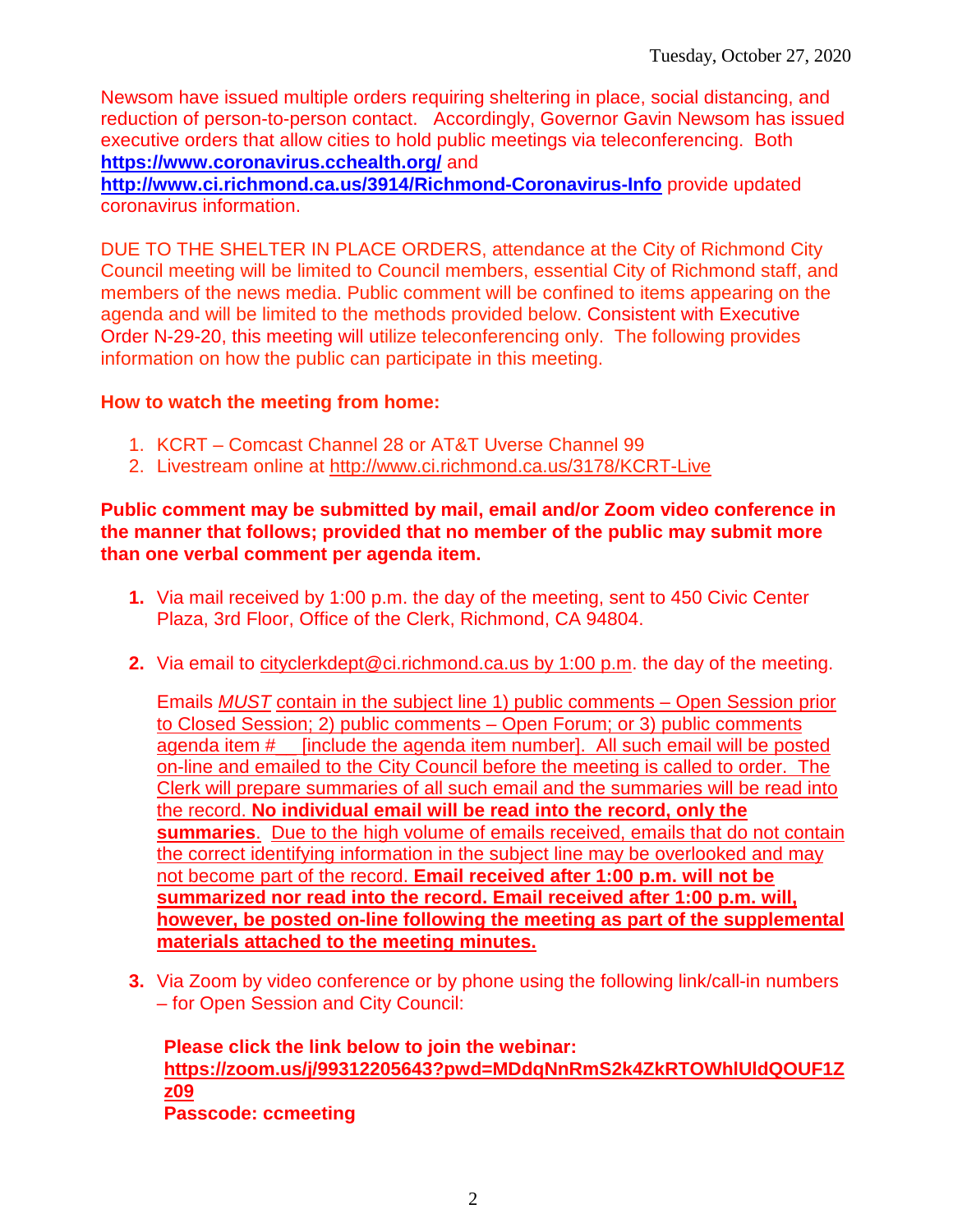**Or iPhone one-tap:**

**US: +16699006833,,99312205643# or +13462487799,,99312205643# Or Telephone:**

**Dial (for higher quality, dial a number based on your current location): US: +1 669 900 6833 or +1 346 248 7799 or +1 253 215 8782 or +1 312 626 6799 or +1 929 205 6099 or +1 301 715 8592 Webinar ID: 993 1220 5643**

International numbers available:<https://zoom.us/u/aehrwCgISx>

a. To comment by video conference, click on the Participants button at the bottom of your screen and select the "**Raise Your Hand**" button to request to speak when Public Comment is being asked for. Speakers will be called upon in the order they select the "Raise Your Hand" feature. When called upon, you will be unmuted. After the allotted time, you will then be re-muted. \*\*

b. To comment by phone, you will be prompted to "Raise Your Hand" by pressing "**\*9**" to request to speak when Public Comment is asked for. When called upon, you will be unmuted. After the allotted time, you will then be re-muted. Instructions of how to raise your hand by phone are available at: [https://support.zoom.us/hc/en-us/articles/201362663 -Joining-a-meeting-by](https://support.zoom.us/hc/en-us/articles/201362663)[phone.](https://support.zoom.us/hc/en-us/articles/201362663) \*\*

\*\*The clerk will announce the item number and ask individuals who would like to address the Council to raise their hand. After the clerk reads the item into the record, the request to speak period on the item will be closed.

#### *The City cannot guarantee that its network and/or the site will be uninterrupted. To ensure that the City Council receives your comments, you are strongly encouraged to submit your comments in writing in advance of the meeting.*

#### **Record of public comments:**

Public comments will be considered a public record, put into the official meeting record. Public comments will be available after the meeting as supplemental materials and will be posted as an attachment to the meeting minutes when the minutes are posted: [http://www.ci.richmond.ca.us/Archive.aspx?AMID=31.](http://www.ci.richmond.ca.us/Archive.aspx?AMID=31)

# **Procedures for Removing Consent Calendar Items from the Consent Calendar**

Councilmembers and members of the public who wish to remove an item from the consent calendar must comply with the following procedures in order to remove an item from the consent calendar:

1. Telephone or email a City staff member who has knowledge of the subject matter by 2:00 p.m. on the day of meeting. Any staff member shown as an author of the agenda report for the particular item has knowledge of the subject matter and may be called.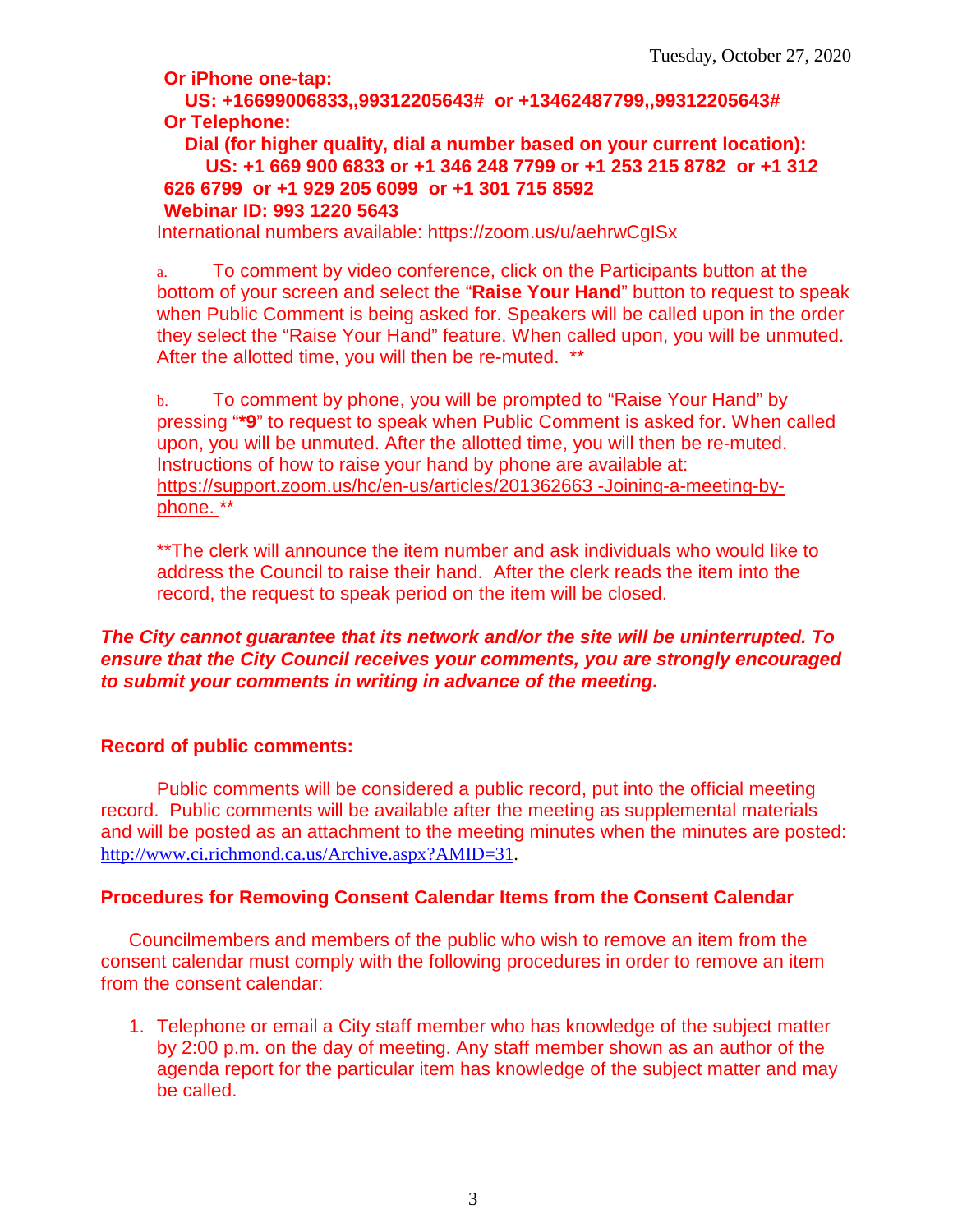2. Inform the City Clerk's Office by email at [cityclerkdept@ci.richmond.ca.us](mailto:cityclerkdept@ci.richmond.ca.us) or by phone at 510-620-6513, ext. 9, by 3:00 p.m. that they discussed the matter with staff with knowledge of the subject matter and that such Councilmember or member of the public, nonetheless, desires the item to be removed from the consent calendar for discussion.

Staff will be informed by the City Clerk's Office as soon as reasonably practicable after notice of the request to remove the item from the consent calendar. Staff may attend the meeting remotely.

#### **Accessibility for Individuals with Disabilities**

Upon request, the City will provide for written agenda materials in appropriate alternative formats, or disability-related modification or accommodation, including auxiliary aids or services and sign language interpreters, to enable individuals with disabilities to participate in and provide comments at/related to public meetings. Please submit a request, including your name, phone number and/or email address, and a description of the modification, accommodation, auxiliary aid, service or alternative format requested at least two days before the meeting. Requests should be emailed to [cityclerkdept@ci.richmond.ca.us](mailto:cityclerkdept@ci.richmond.ca.us) or submitted by phone at 510-620-6513, ext. 9, or 510-620-6509. Requests made by mail to City Clerk's Office, City Council meeting, 450 Civic Center Plaza, Richmond, CA 94804 must be received at least two days before the meeting. Requests will be granted whenever possible and resolved in favor of accessibility.

#### **Effect of Advisory on In-person public participation**

During the pendency of the Executive Order N-29-20, the language in this Advisory portion of the agenda supersedes any language below in the meeting procedures contemplating inperson public comment.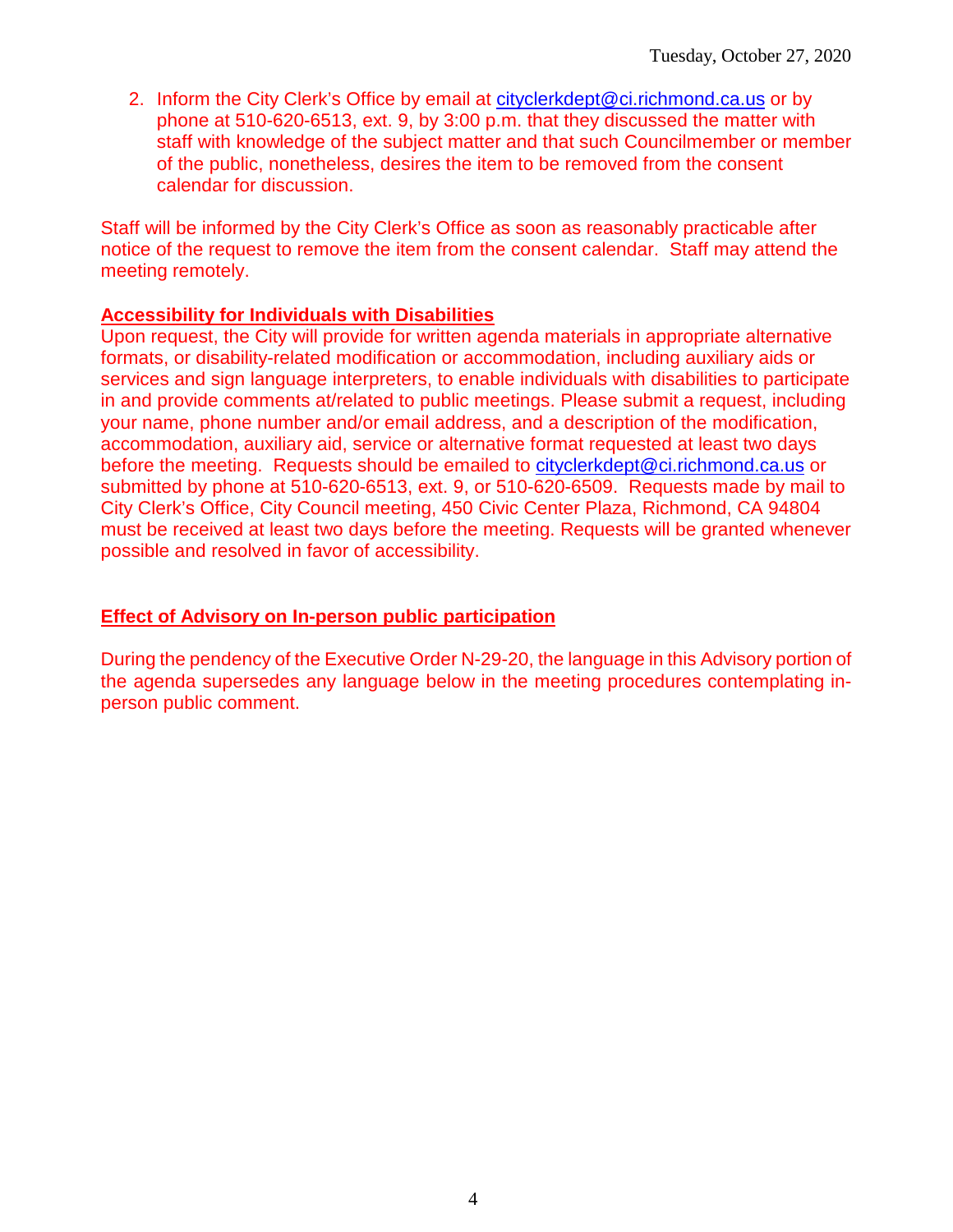# **MEETING PROCEDURES**

The City of Richmond encourages community participation at its City Council meetings and has established procedures that are intended to accommodate public input in a timely and time-sensitive way. As a courtesy to all members of the public who wish to participate in City Council meetings, please observe the following procedures:

**PUBLIC COMMENT ON AGENDA ITEMS:** Anyone who desires to address the City Council on items appearing on the agenda must complete and file a pink speaker's card with the City Clerk **prior** to the City Council's consideration of the item. Once the City Clerk has announced the item, no person shall be permitted to speak on the item other than those persons who have submitted their names to the City Clerk. Your name will be called when the item is announced for discussion. **Each speaker will be allowed up to TWO (2) MINUTES to address the City Council on NON-PUBLIC HEARING items listed on the agenda. Speakers are allowed up to THREE (3) minutes on PUBLIC HEARING items.**

**CONSENT CALENDAR:** Consent Calendar items are considered routine and will be enacted, approved or adopted by one motion unless a request for removal for discussion or explanation is received from the audience or the City Council. A member of the audience requesting to remove an item from the consent calendar that is sponsored by City staff must first complete a speaker's card and discuss the item with a City staff person who has knowledge of the subject material **prior** to filing the card with the City Clerk and **prior** to the City Council's consideration of Agenda Review. Councilmembers who request to remove an item from the consent calendar must do so during Agenda Review. An item removed from the Consent Calendar may be placed anywhere on the agenda following the City Council's agenda review.

**CONDUCT AT MEETINGS:** Richmond City Council meetings are limited public forums during which the City strives to provide an open, safe atmosphere and promote robust public debate. Members of the public, however, must comply with state law, as well as the City's laws and procedures and may not actually disrupt the orderly conduct of these meetings. The public, for example, may not shout or use amplifying devices, must submit comment cards and speak during their allotted time, may not create a physical disturbance, may not speak on matters unrelated to issues within the jurisdiction of the City Council or the agenda item at hand, and may not cause immediate threats to public safety.

**CITY HARASSMENT POLICY:** The City invites public comment and critique about its operations, including comment about the performance of its public officials and employees, at the public meetings of the City Council and boards and commissions. However, discriminatory or harassing comments about or in the presence of City employees, even comments by third parties, may create a hostile work environment, if severe or pervasive. The City prohibits harassment against an applicant, employee, or contractor on the basis of race, religious creed, color, national origin, ancestry, physical disability, medical condition, mental disability, marital status, sex (including pregnancy, childbirth, and related medical conditions), sexual orientation, gender identity, age or veteran status, or any other characteristic protected by federal, state or local law. In order to acknowledge the public's right to comment on City operations at public meetings, which could include comments that violate the City's harassment policy if such comments do not cause an actual disruption under the Council Rules and Procedures, while taking reasonable steps to protect City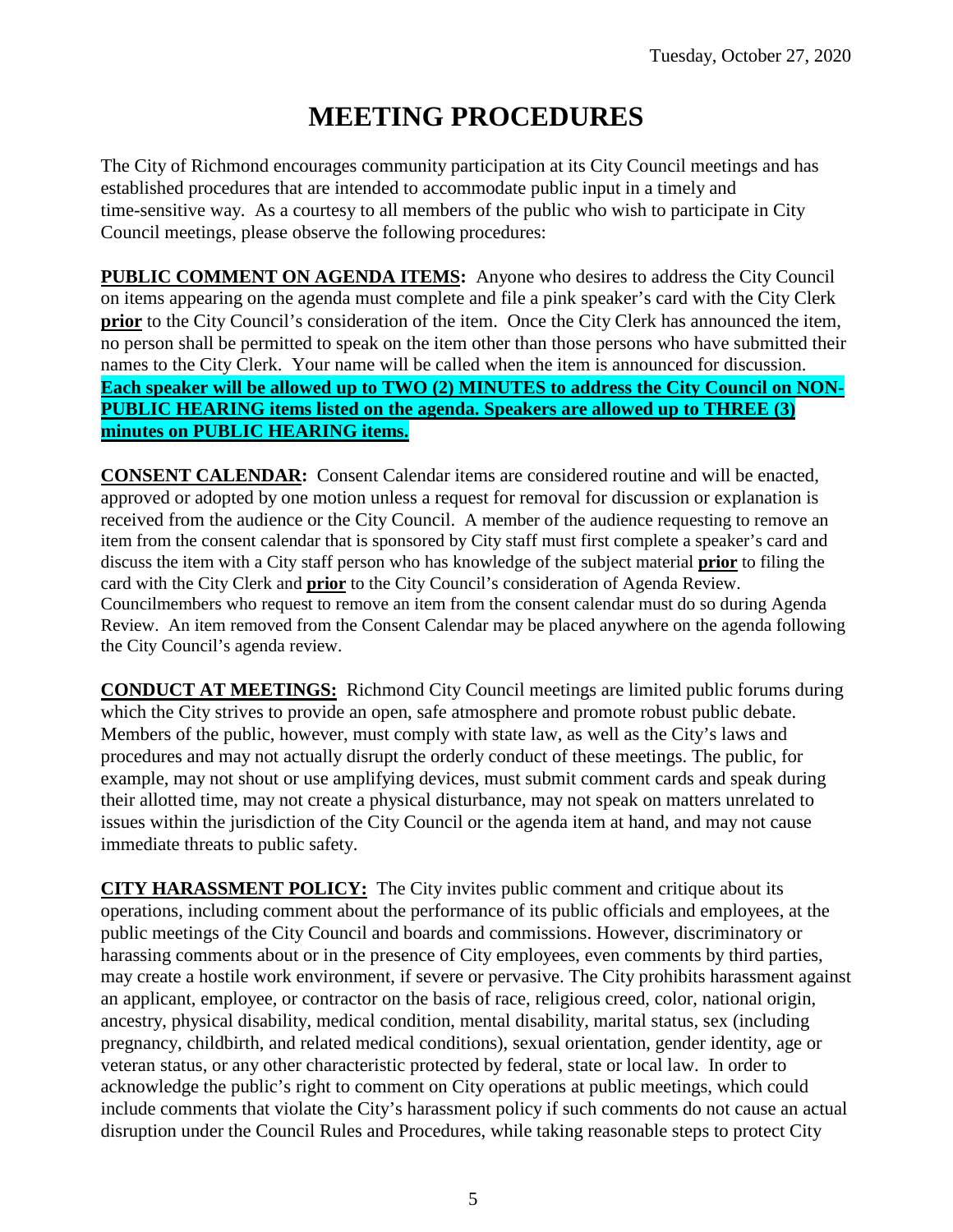employees from discrimination and harassment, City Boards and Commissions shall adhere to the following procedures. If any person makes a harassing remark at a public meeting that violates the above City policy prohibiting harassment, the presiding officer of the meeting may, at the conclusion of the speaker's remarks and allotted time: (a) remind the public that the City's Policy Regarding Harassment of its Employees is contained in the written posted agenda; and (b) state that comments in violation of City policy are not condoned by the City and will play no role in City decisions. If any person makes a harassing remark at a public meeting that violates the above City policy, any City employee in the room who is offended by remarks violating the City's policy is excused from attendance at the meeting. No City employee is compelled to remain in attendance where it appears likely that speakers will make further harassing comments. If an employee leaves a City meeting for this reason, the presiding officer may send a designee to notify any offended employee who has left the meeting when those comments are likely concluded so that the employee may return to the meeting. The presiding officer may remind an employee or any council or board or commission member that he or she may leave the meeting if a remark violating the City's harassment policy is made. These procedures supplement the Council Rules and Procedures relating to disruption of orderly conduct at Council meetings.

Any law enforcement officer on duty or whose service is commanded by the presiding officer shall be Sergeant-at-Arms of the Council meetings. He/she, or they, shall carry out all orders and instructions given by the presiding officer for the purpose of maintaining order and decorum at the Council meetings (City Council Rules of Procedure and Order Section III F, RMC Section 2.12.030).

**\*\*\*\*\*\*\*\*\*\*\*\*\*\*\*\*\*\*\*\*\*\*\*\*\*\*\*\*\*\*\*\*\*\*\*\*\*\*\*\*\*\*\*\*\*\*\*\*\*\*\*\*\*\*\*\*\*\***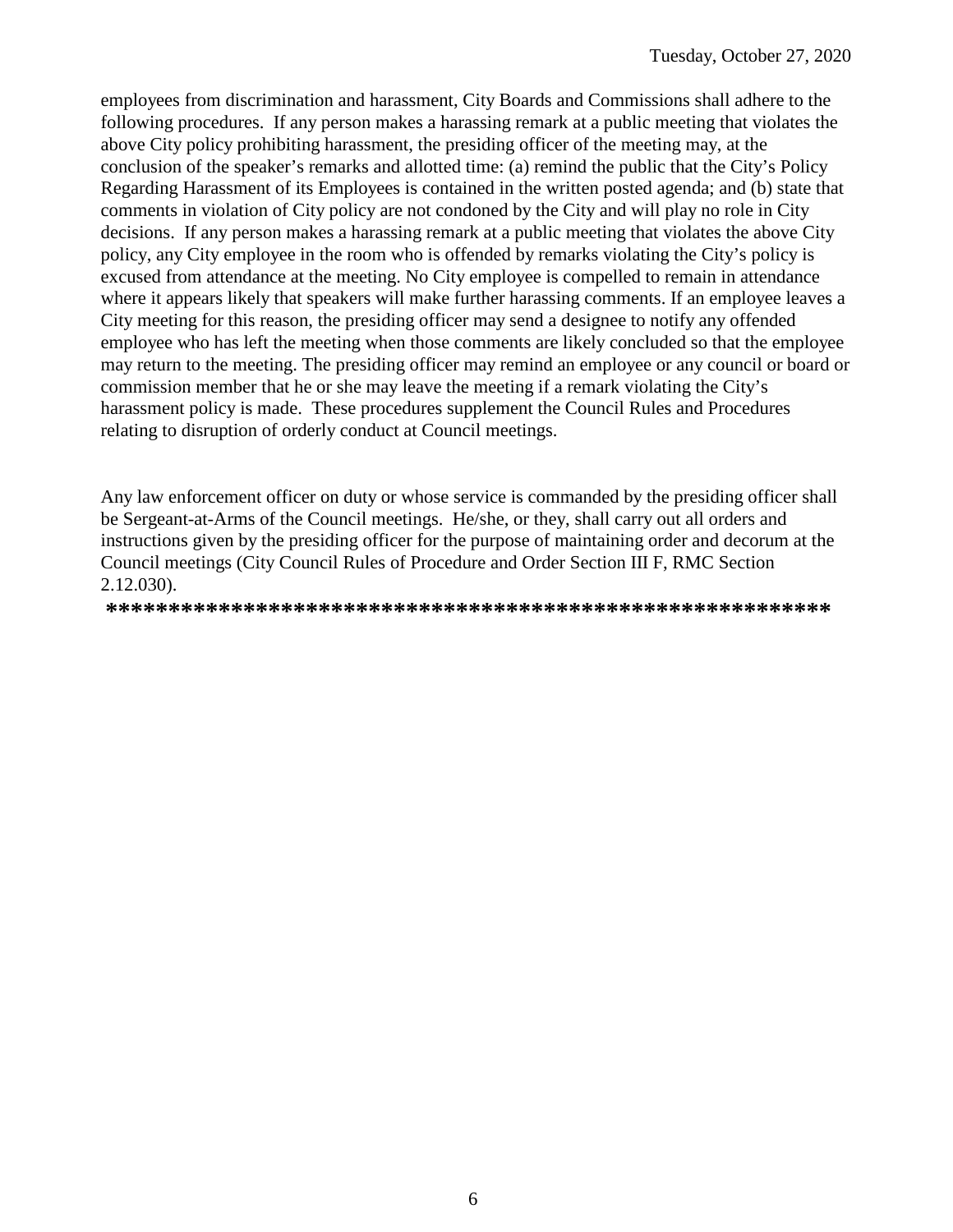# **OPEN SESSION TO HEAR PUBLIC COMMENT BEFORE CLOSED SESSION**

5:30 p.m.

## **A. ROLL CALL**

# **B. PUBLIC COMMENT BEFORE CLOSED SESSION**

#### **C. ADJOURN TO CLOSED SESSION**

# **CLOSED SESSION**

Shimada Room of the Community Services Building

#### **CITY COUNCIL**

LIABILITY CLAIMS -(Government Code Section 54956.9):

Marla Vick v. City of Richmond

Roel Lopez , Randell Slightam, and Rebecca Slightam v. City Richmond

CONFERENCE WITH LABOR NEGOTIATORS (Government Code Section 54957.6):

Agency Representatives: Jack Hughes Employee organizations:

- 1. SEIU Local 1021 Full Time Unit
- 2. SEIU Local 1021 Part Time Unit
- 3. IFPTE Local 21 Mid-Level Management Unit
- 4. IFPTE Local 21 Executive Management Unit
- 5. Richmond Police Officers Association RPOA
- 6. Richmond Police Management Association RPMA
- 7. IAFF Local 188
- 8. Richmond Fire Management Association RFMA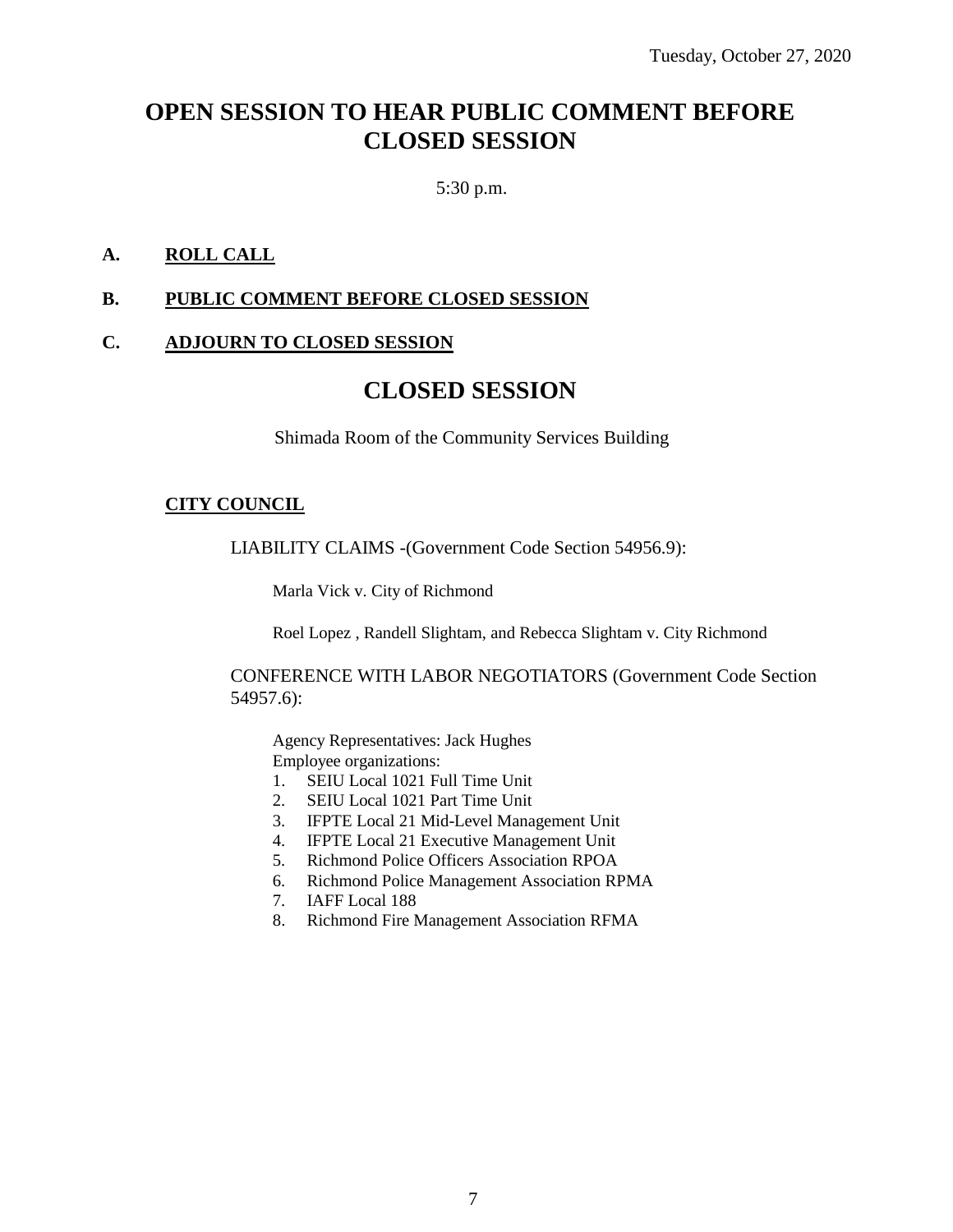# **REGULAR MEETING OF THE RICHMOND CITY COUNCIL**

6:30 p.m.

# **A. ROLL CALL**

- **B. STATEMENT OF CONFLICT OF INTEREST**
- **C. AGENDA REVIEW**

#### **D. REPORT FROM THE CITY ATTORNEY OF FINAL DECISIONS MADE DURING CLOSED SESSION**

## **E. REPORT FROM THE CITY MANAGER**

## **F. OPEN FORUM FOR PUBLIC COMMENT**

#### **G. BUDGET SESSION**

**G-1.** RECEIVE the Fiscal Year 2020-21 first quarter budget report and the overtime report for the period of July 1, 2020, through September 30, 2020 - Finance Department (LaShonda White 620-6512/Belinda Brown 620-6740).

#### **H. STUDY AND ACTION SESSION**

- **H-1.** APPROVE the appointment of Eddy Chacon to the "Re-Imagining Public Safety Task Force" to replace Jasmine Frye – Councilmember Myrick (620-6636).
- **H-2.** ANNOUNCE recent resignations from City of Richmond boards, commissions, and committees; and ANNOUNCE vacancies as of October 21, 2020, and ask that interested individuals send applications to the City Clerk's Office - Office of the Mayor (Mayor Tom Butt 620-6503).
- **H-3.** RECEIVE an update regarding the first quarter Fiscal Year 20-21 Economic Development Accomplishments - City Manager's Office (Shasa Curl 620-6512).
- **H-4.** RECEIVE an update on the City of Richmond's draft inventory of all leased and owned properties and designations for Surplus Land and Exempt Surplus Land - City Manager's Office (Shasa Curl/Thomas Omolo 620-6512).
- **H-5.** RECEIVE an update on the Richmond Department of Children and Youth's Community Needs Assessment process - Department of Children and Youth (LaShonda White 620-6512).